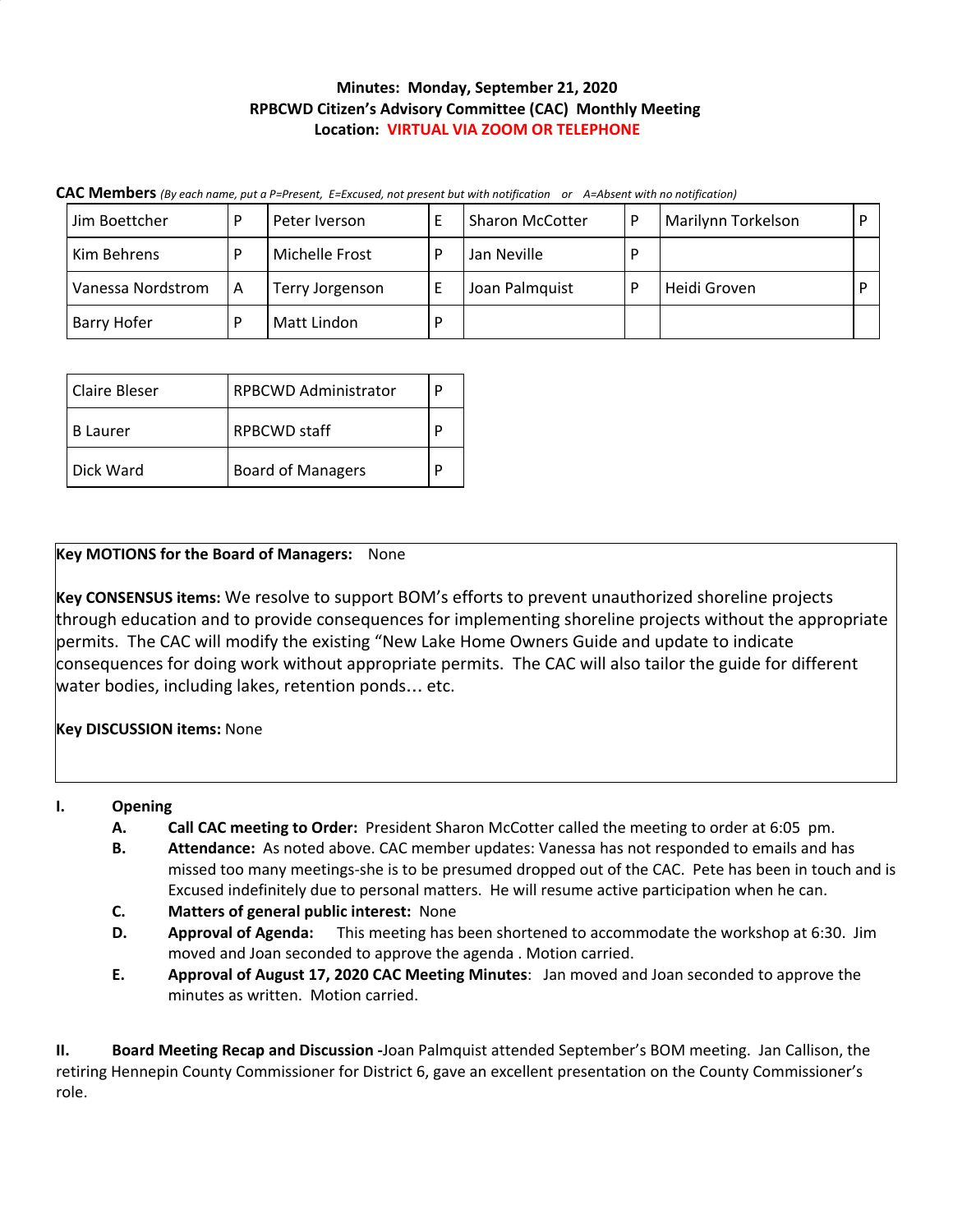## III. Program and Project Updates; Staff Engagement with CAC; CAC Business; Subcommittee Reports – 6:15 – 6:28

- Suggested next steps on updating the existing **Your Watershed Awareness sheet** and expanding the sheet to other audiences.

> o Harvest any specifics for the existing Your Watershed Awareness sheet so we don't lose important input. Suggestions are as follows:

- 1. Correct contact information for Cost Share Grants from Michelle Jordan to B Lauer.
- 2. correct native spelling typo.
- 3. The front side of the **Your Watershed Awareness sheet** under Use best practices refers to "a list of ideas" (of Best Management Practices) on the backside of the YWA sheet, but on the backside of the sheet there is not an area identified as Best Practices. There is a **How can I help my lake?** section. Change wording to be consistent. Add more ideas such as Install a 20 foot deep native plant buffer. Install a rain garden. Replace salt as a deicer in the winter with other techniques. (have a link that explains why salt use should be eliminated or greatly reduced and outline alternative techniques to stay safe in icy conditions, provide a link to What are native plants?

4. This sheet is aimed at Lake property owners-title specific to lakeshore owners. Develop other **Awareness Sheets** for homeowners on wetlands, creeks and retention ponds.

o Hold on adding consequences until after the Board of Managers finalizes these moving parts; actively being discussed now by the Managers

o Hold on final updates until new E&O staff is hired, trained and in place to accomplish the work

 $\circ$  Before creating similar sheets for other audiences, work with Staff to understand what education has taken place in this arena in the past i.e. workshops for realtors, contractors, shoreline owners/workers, etc.

 $\circ$  Then prepare a motion for Manager and Staff approval on what the CAC would like to see for the additional groups and how the CAC might be able to help

### - Update on Barr's production and then the distribution plan for the Raingarden Maintenance Manual

 $\circ$  Both versions of the manual (Michelle Jordan's and Lori/Marilynn's) have been turned over to BARR to be used as guides and inspiration for the final product

o The Duck Lake project had two raingardens so the final product needs to be something that can be personalized/customized for future raingarden owners

o Other logistics like copyrights need to be researched and confirmed.

 $\circ$  Since the season for the rain gardens is winding down, a likely deliverable for a final manual will be in Spring 2021(or possibly sooner per Claire). That would also give the new E&O person time to get hired, trained and in place.

Marilynn asked about Native Plant Benefits and recommendations. B clarified not all handouts are on the RPBCWD website.

**IV. Upcoming Events; Close out of regular meeting (workshop to follow) – 6:28 – 6:30**